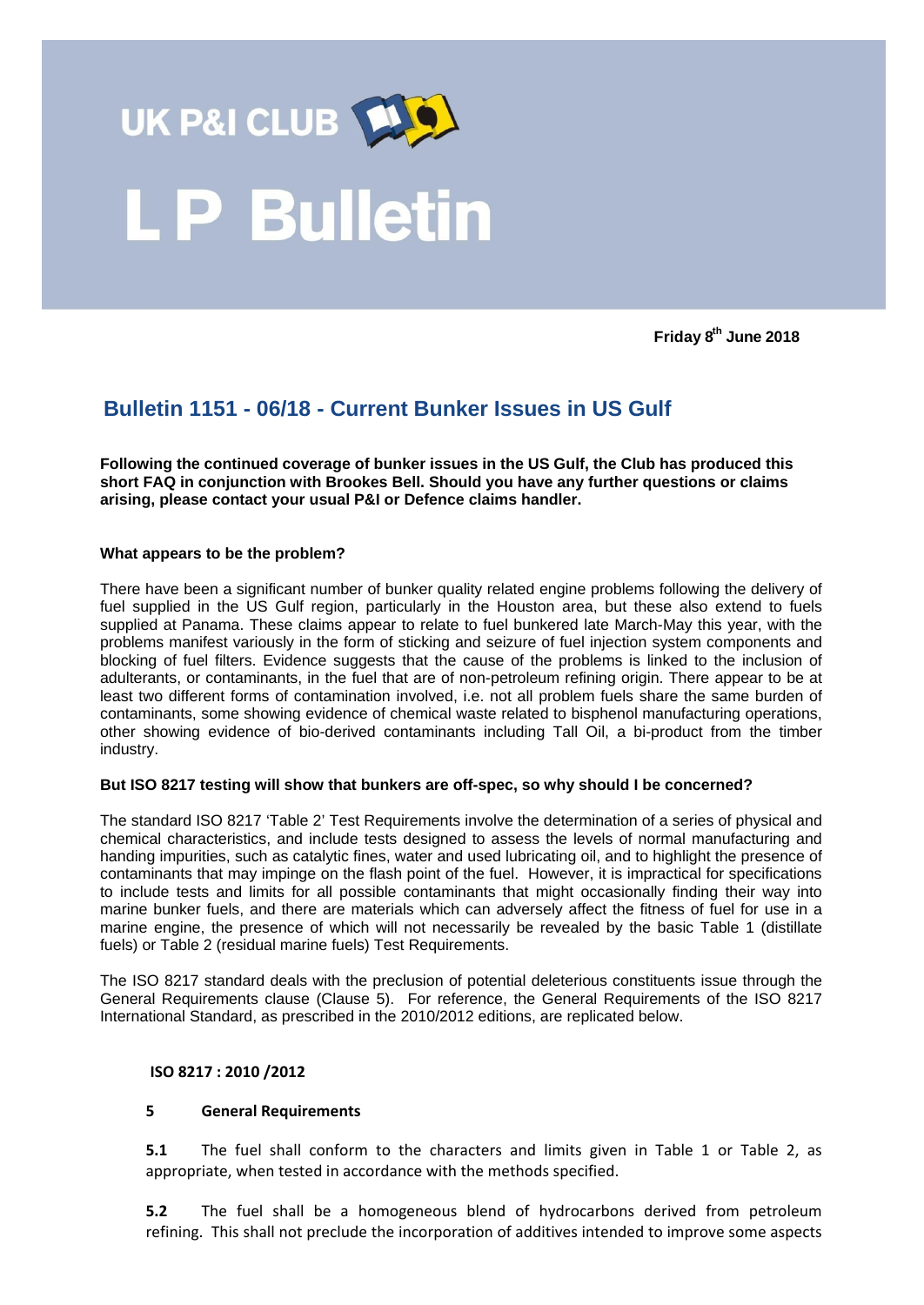of the fuel's characteristics and performance. The fuel shall be free from inorganic acids and used lubricating oils.

**5.3** Fuels shall be free from any material that renders the fuel unacceptable for use in marine applications

**5.4** The fuel shall be free from bio-derived materials other than '*de minimis*' levels of FAME (FAME shall be in accordance with the requirements of EN 14214 or ASTM D6751). In the context of this International Standard, "*de minimis*" means an amount that does not render the fuel unacceptable for use in marine applications. The blending of FAME shall not be allowed.

NOTE See Annex A.

**5.5** The fuel shall not contain any additive at the concentration used in the fuel, or any added substance or chemical waste that

a) ieopardises the safety of the ship or adversely affects the performance of the machinery; or

- b) is harmful to personnel; or
- c) contributes overall to additional air pollution.

NOTE See Annex B

As with the current rash of problems from the USGC region, the fuel appear to meet the basic ISO 8217 Table 2 Test Requirement, but still appear to cause problems in use and it is increasing more common, and necessary, to call for additional tests and analytical techniques in an effort to investigate why a fuel might be giving rise to problems and to assess whether there might have been a breach of Clauses 5.2 to 5.5 of the International Standard.

#### **Are there additional tests that can be run?**

There are more advanced analytical techniques that can assist, such Gas Chromatography combined with Mass Spectrometry (GCMS).

Gas Chromatography (G.C.) essentially provides a means of separating the volatile components of complex mixture (generally in order of increasing boiling point). Separation is achieved effectively by differential rates of adsorption onto and desorption from an active 'stationary phase' of a G.C. column (located in a temperature programmable oven) through which a portion of the sample is passed under the influence of an inert carrier gas. The separated components are detected electronically as they elute from end of the G.C. column are displayed in the form of a series of peaks on a time-based chromatogram, with the peak size (area) being roughly proportional to the quantity of component present. When using a G.C. equipped with a Mass Spectrometer as the detector (GC-MS) the separated components eluting from the G.C. column are subsequently exposed to a high energy beam of electrons from an electron-impact (EI) source, which cause them to fragment into ions. The resulting ions are separated, according to their mass and charge, as they are accelerated through a magnetic field producing characteristic ion fragmentation patterns that can be matched against library data and / or patterns obtained from pure standard reference materials.

There are different ways in which the GC-MS technique can be applied. These include, but are not limited to : (i) 'Head-space' analysis, which involves injecting only the more volatile (vapour phase) components of a sample into the instrument. This approach is useful for looking for highly volatile contaminants, such as chlorinated solvents, but would not detect the less volatile variety (ii) Direct injection of the fuel, after precipitation of the asphaltenic contaminants (iii) Pyrolysis GC-MS, which is particularly useful for analysis less volatile solid samples.

It should be noted that not all contaminants are directly amenable to separation and identification by GC-MS analysis, and, as with the current rash of USGC based problems, it has been found necessary to apply additional preparative steps to isolate and convert certain types of contaminants into forms that are more readily separated and identified by the GC-MS techniques. Those steps have included the isolation of polar species by the solid phase extraction technique and conversion of these, by a derivatisation process, to the trimethyl silyl esters.